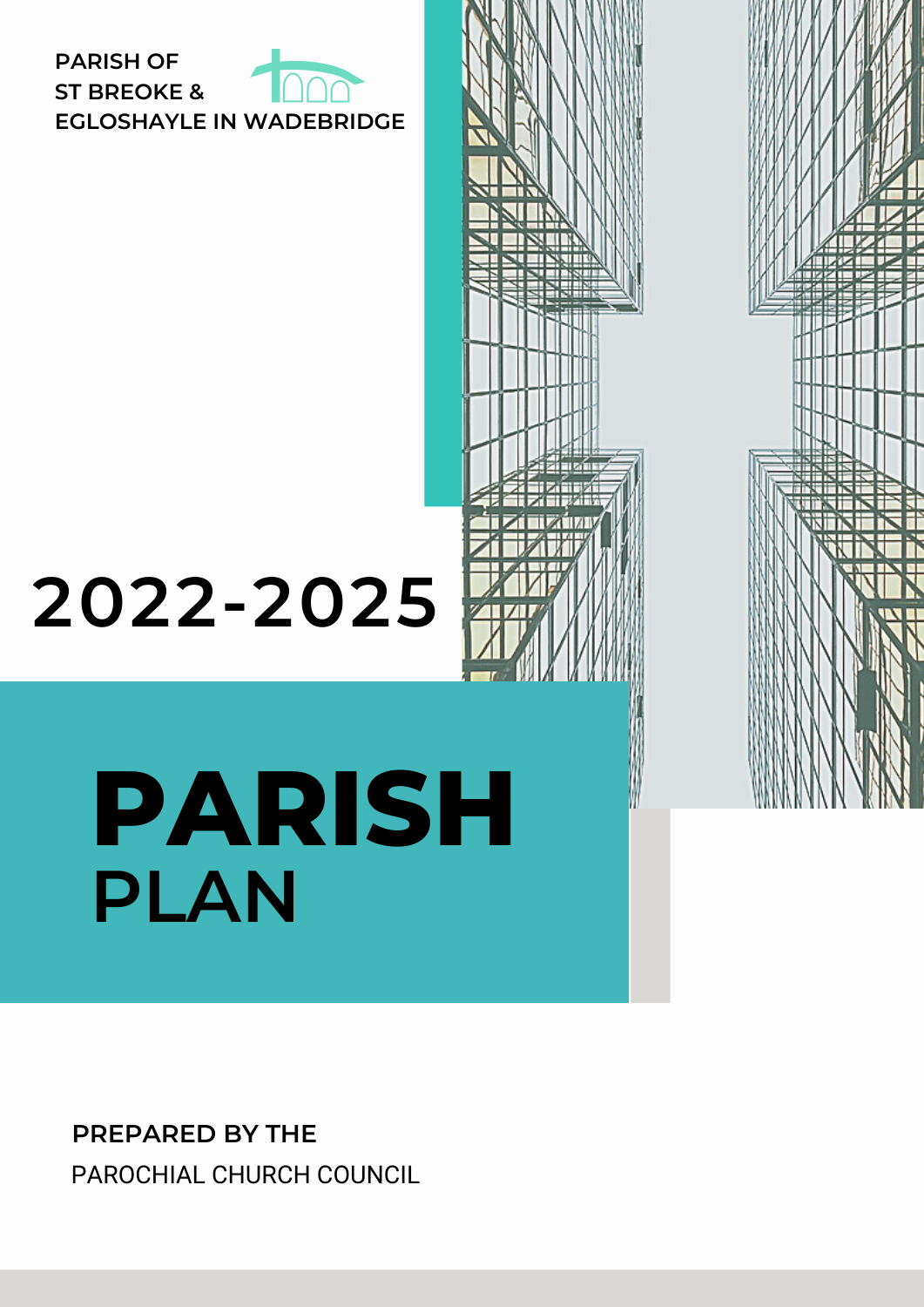# **Parish of St Breoke & Egloshayle Wadebridge 2022- 2025 Plan**

#### TELLING THE STORY OF JESUS



*We have received the story of Jesus through the scriptures and the tradition of the church. We have witnessed that story lived out in the followers of Jesus. As we have received this story we in turn are invited to share the story through our words and actions helping people to understand its meaning for today. It is a story for everyone. It is a story that can transform our lives and community.*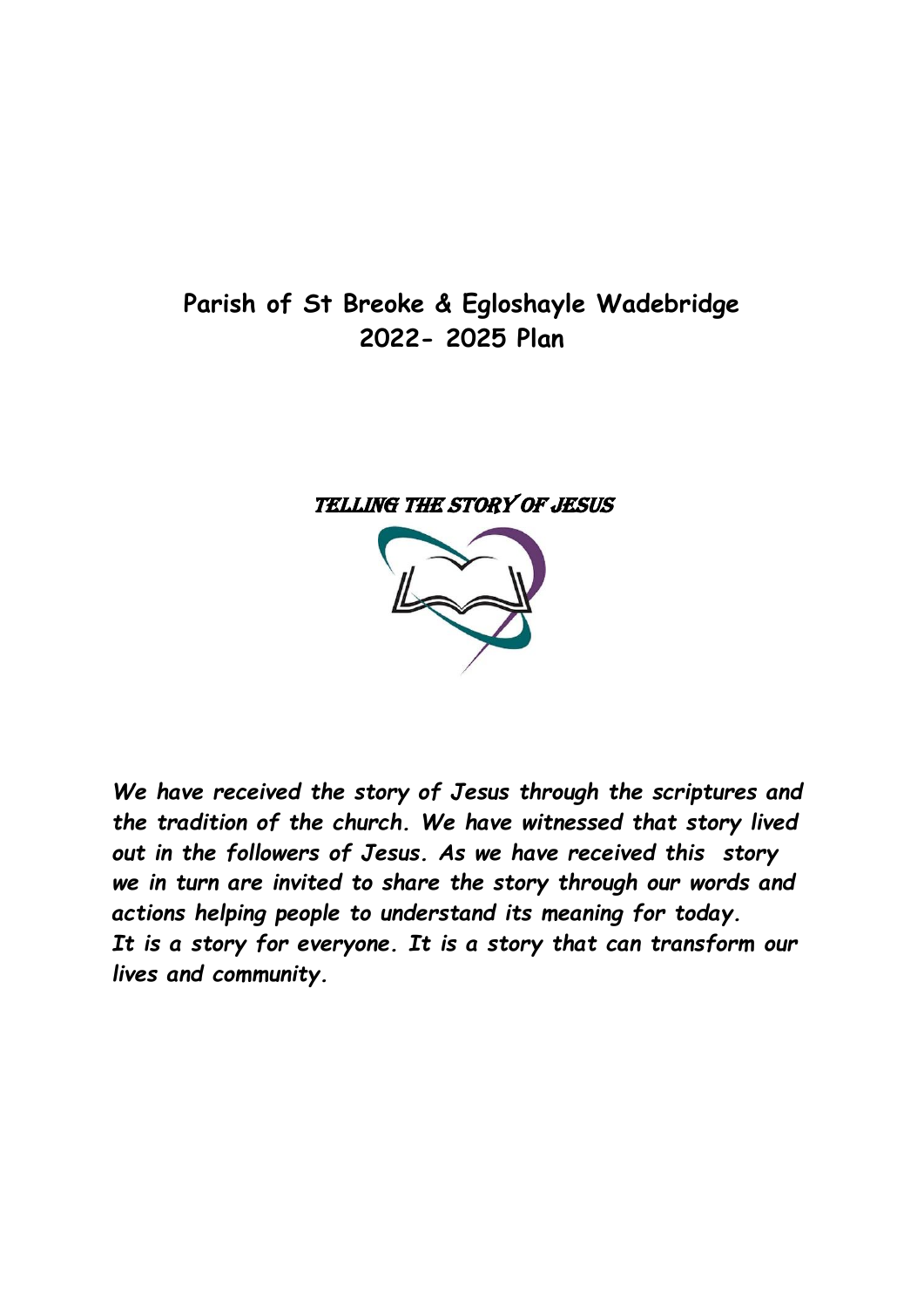#### **Aims 2022 – 2025**

#### **1. Living the Story**

Jesus has shown us the importance of serving people in His story. In 2021 Egloshayle hosted several 'social events 'which were well supported and raised money for Church funds. In the community survey, the issue of loneliness was highlighted. The social occasions provided a safe space for social interaction.

*Aim: To continue to plan these events through the year to demonstrate God's inclusive love.*

*We will:*

*1 Create safe space for social interaction*

*2.Address loneliness and reach people beyond our worshipping community*

*3. Raise money for Parish Funds*

*To achieve this, we will:*

- *1. Organise events at different locations in the parish*
- *2. Plan 6 events per year*
- *3. Contact at least 6 individuals outside our worshipping community.*

*Who will be involved?*

*Event planning team supported the church family*

#### *When does this happen?*

*The events are planned at the beginning of the year. Typically the events are ; Pancake Party – Shrove Tues, Easter Craft Fayre, Rogation Tide Walk, August Craft Fayre, August Cream Teas, Harvest Events, Christmas Craft Fayre, Coffee and Chat ( monthly)*

The congregational survey highlighted that many of the congregation already serve projects and/or charities both locally and nationally. Fellow members of the congregation are often unaware of what they do.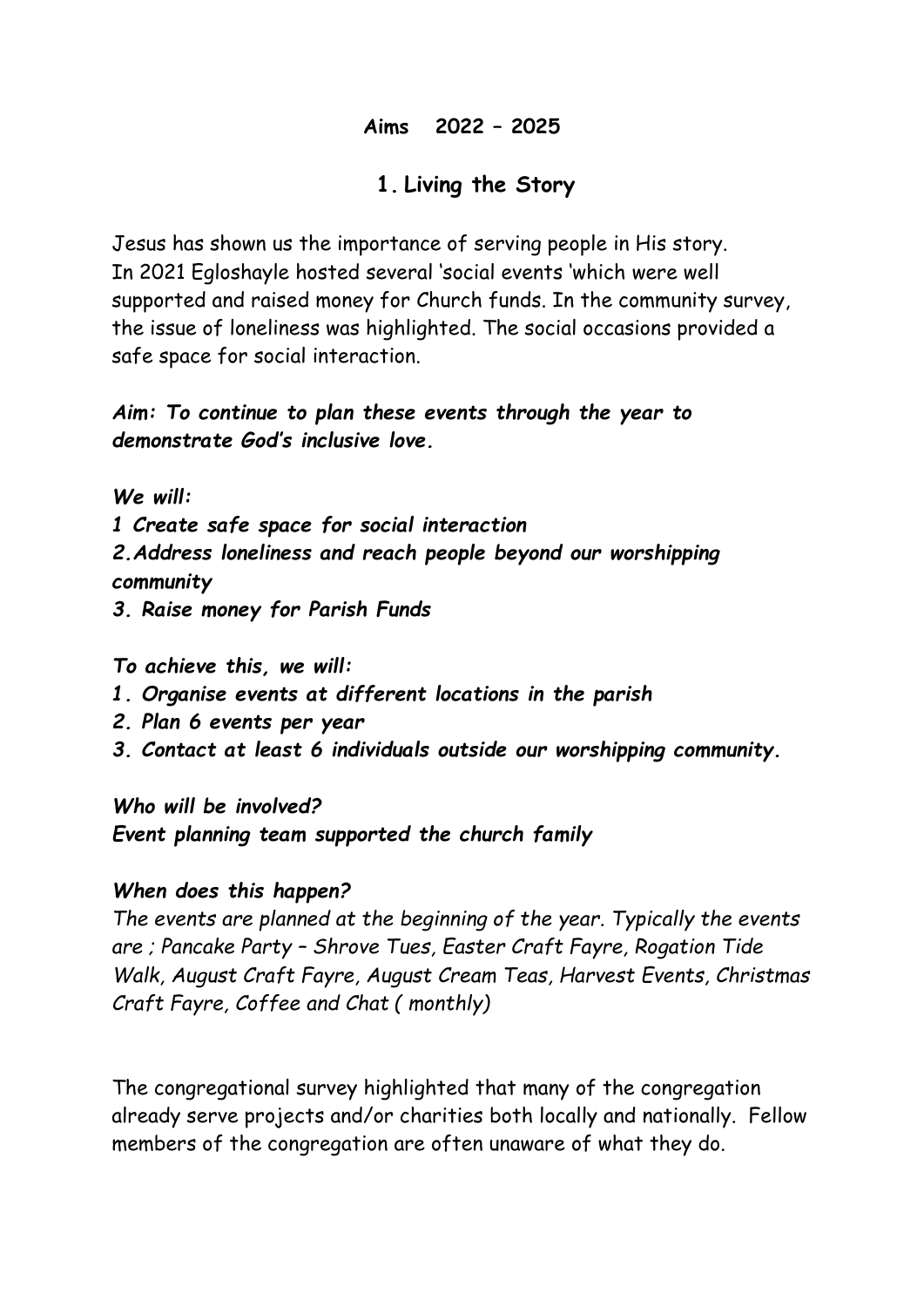*Aim: To invite members of the church to tell the story of their community involvement to encourage others to serve the community.*

*We will: 1 Encourage members to share their experience of voluntary work*

*To achieve this, we will 1. Invite someone to talk about their voluntary role 2. Organise this to occur during a service on 6 occasions through the year. 3. Encourage others to feel more confident about their witness*

*Who will be involved? Members of the congregation*

*When does this happen? Specific Sundays to be confirmed.*

Egloshayle Church is central to our vision to use the building *to tell the story of Jesus.* We need to make it a warm and welcoming building for worship and community activities. Its 'lighting up' at Christmas along with the recent seasonal activities has been noticed by the community and generated positive reaction towards the church.

*Aim: To plan for and begin the re-ordering of Egloshayle Church* 

*The planning process is underway, and presently the projected start date April 2023.A timeline and timetable for the project will be drawn up by the Re-ordering group and be made available to the church and the community.*

## **2. Understanding and sharing the Story**

We *tell the story of Jesus* in our worship. The past two years have seen considerable changes in how we worship due to Covid. We need to ensure that our present pattern of worship helps people both in the congregation and from the wider community to encounter the story of Jesus and live it.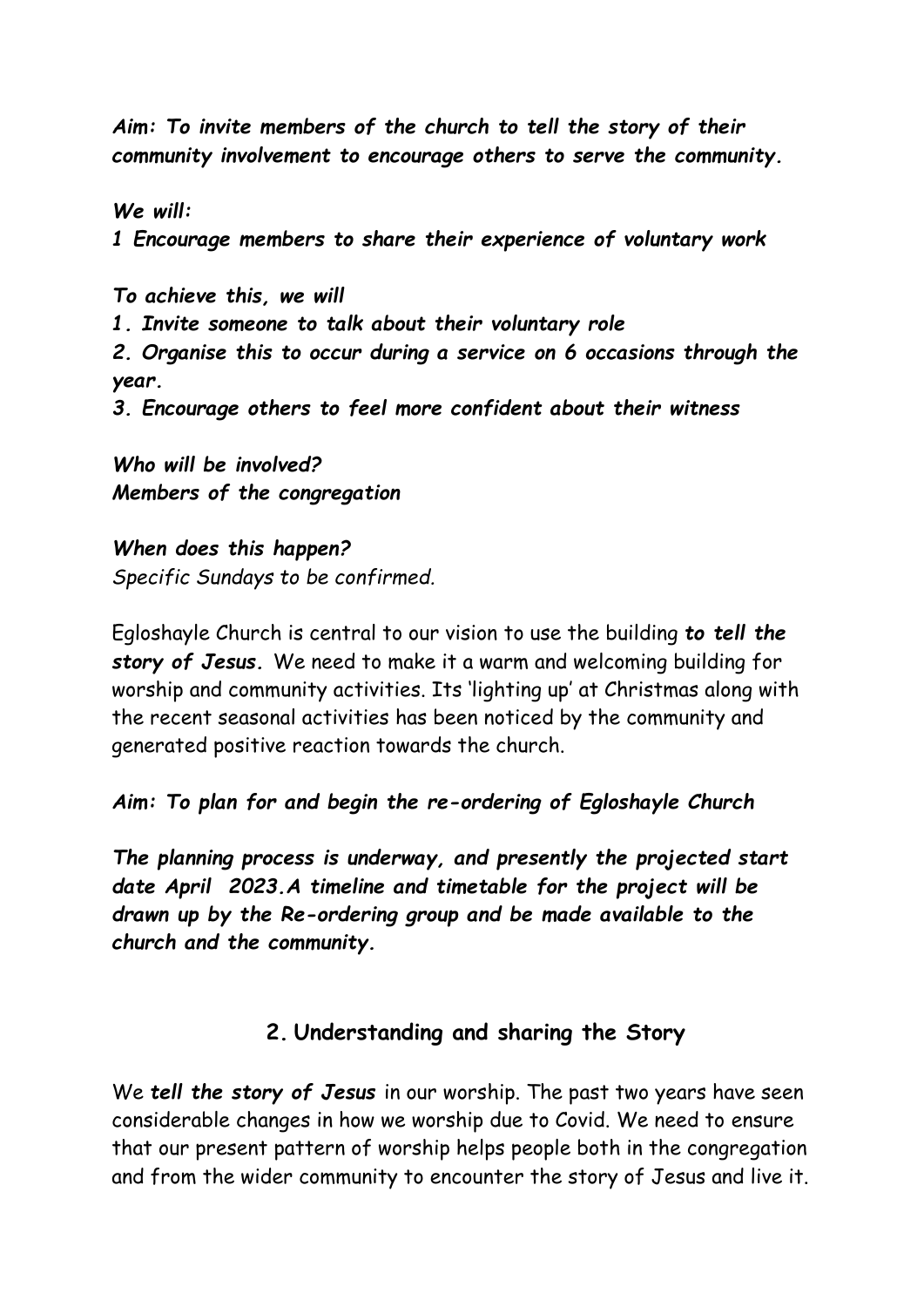*Aim: To review our worship and help people of all ages to hear the story of Jesus in a relevant way,*

*We will: 1. Enable all ages to encounter different styles and content of worship*

*2. Resource people to live their faith Mon to Sat*

*3. Find new ways to help people explore their spirituality*

*To achieve this, we will: 1. Review all aspects of our regular worship and investigate other ways of exploring faith and spirituality.*

*Who will be involved? To bring together a worship review team comprising of those who regularly lead worship along with invited members of the congregation.*

*When does this happen? Spring/ Summer 2022* 

As we grow in our discipleship, we deepen our understanding of *the story of Jesus* and help others to explore it. We do this through meeting in small groups to read God's word, chat and discuss, sharing meals and experiences as we learn together. During Covid times home groups and enquirers groups have not been able to meet.

*Aim: To re-establish and develop groups and activities through which people can explore the story of Jesus and grow as his disciples.*

*We will:*

*1 Create a welcoming and inclusive space to reflect on and deepen our understanding of the story of Jesus.*

*2. Give opportunity for learning and growth through listening to one another.*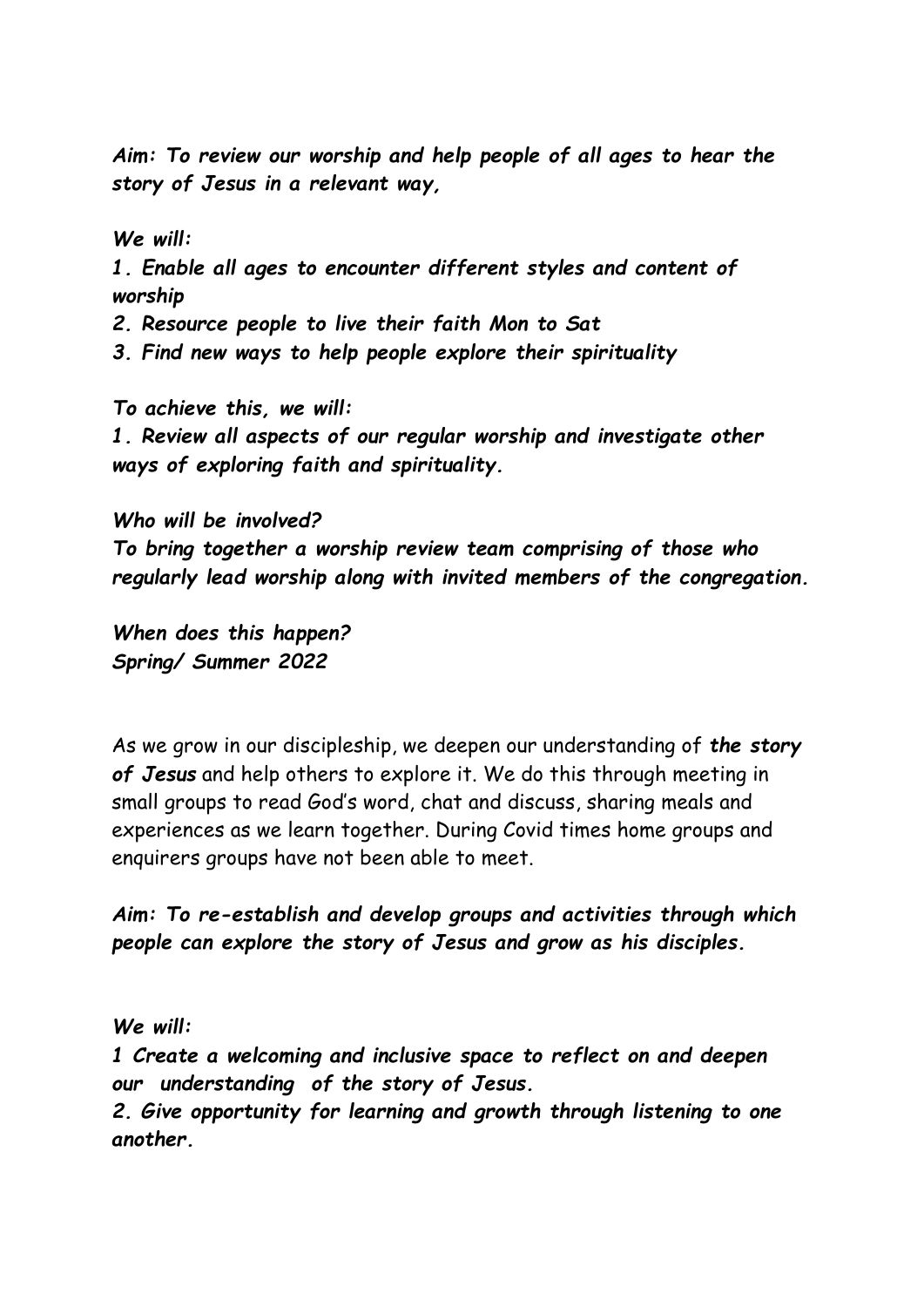*To achieve this, we will:*

- *1. Help people grow as followers of Jesus.*
- *2. Provide a supportive space in which questions can be fully explored.*
- *3. Provide opportunities for encouragement and prayer for each other*

#### *Who will be involved?*

*1.Initially clergy and readers and the hosts of the study groups* 

*When does this happen?*

*1.Lent 2022 sees the reintroduction of mid-week study groups 2. From Summer 2022 to set a regular pattern for the groups to meet.*

We have identified the need to connect with young families and *share the story of Jesus* with the missing generations. Our Christmas events suggest that activities based around festivals attract the interest of families and create an opportunity to build meaningful relationships.

### *Aim: To develop our celebration of the festivals as a way for young families to engage with the story of faith.*

*We will: 1 Create engaging events around the festivals through which we tell the story of Jesus*

*To achieve this, we will: 1.Connect with at least 5 families outside our worshipping community at each event.*

*Who will be involved? Clergy, Readers, Event Planning Team and wider congregation*

*When does this happen? 1.Initially organize events in the Parish at e.g. Christmas, Palm Sunday , Easter and Harvest*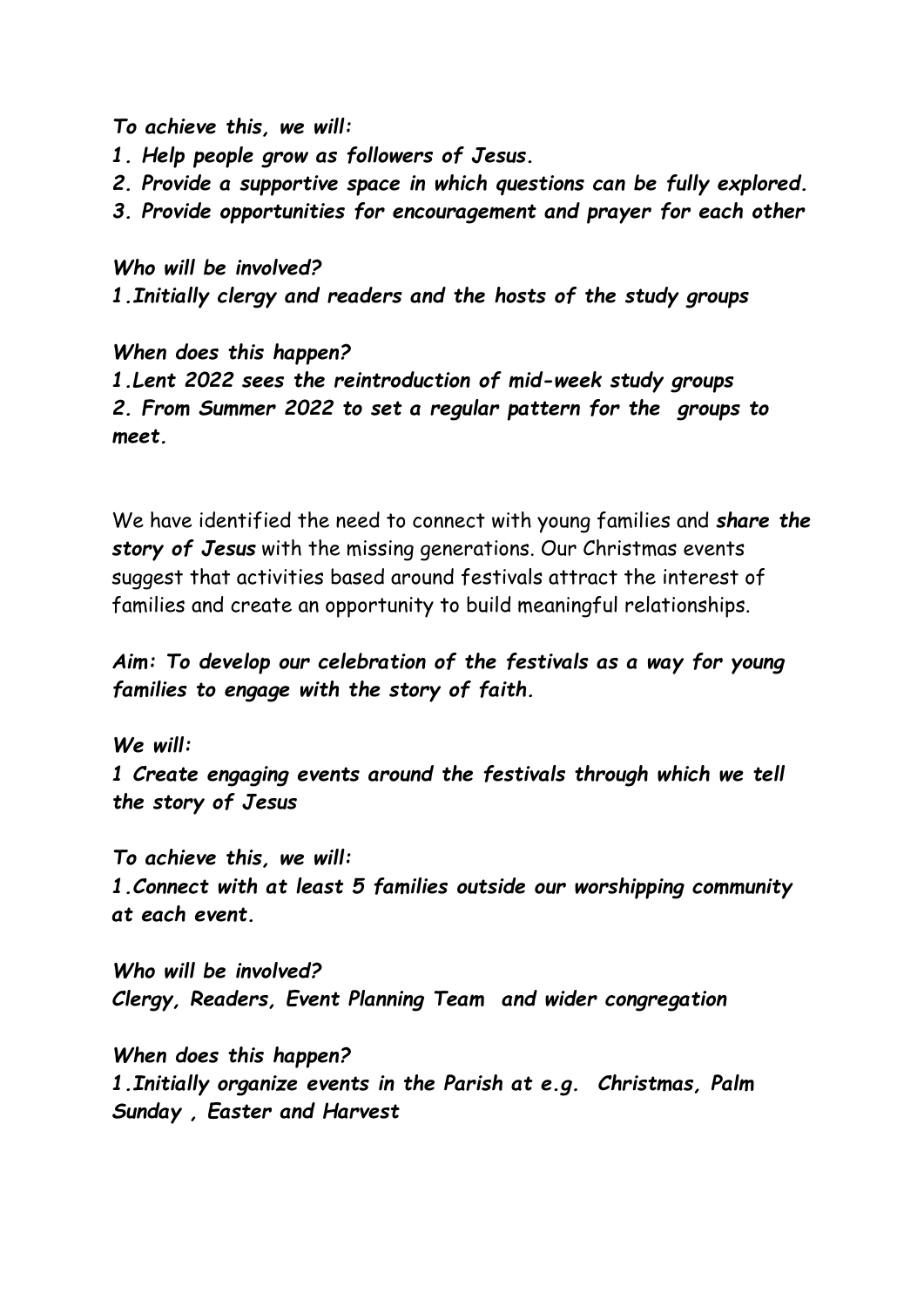**The Grace Project** is now developing well and is one way in *which we are telling the story of Jesus* by offering practical help to young families.

*Aim: To further establish links with the families who have donated or received clothes by planning an event to celebrate what has been achieved.*

*We will: 1. Organise an event to mark the first anniversary of the project* 

*To achieve this, we will: 1. Raise awareness of the project and it's aim. 2. Further build relationships with families who have donated or benefited from the project.*

*Who will be involved? Grace Project Team*

*When does this happen? July/ August 2022*

*Telling the story of Jesus through baptism,* we have contact with young families in our community. Last year we distributed Mothering Sunday gifts to baptism families these were well received. We are looking to develop links and explore how we connect young families with the story of Jesus.

*Aim: To review the Parish baptism policy and involve the church family in all baptisms.*

*We will: 1 Build a relationship of trust and support between the church and the families of those baptised enabling them to hear the story of Jesus* 

*To achieve this, we will: 1. Create a positive welcome to baptism families*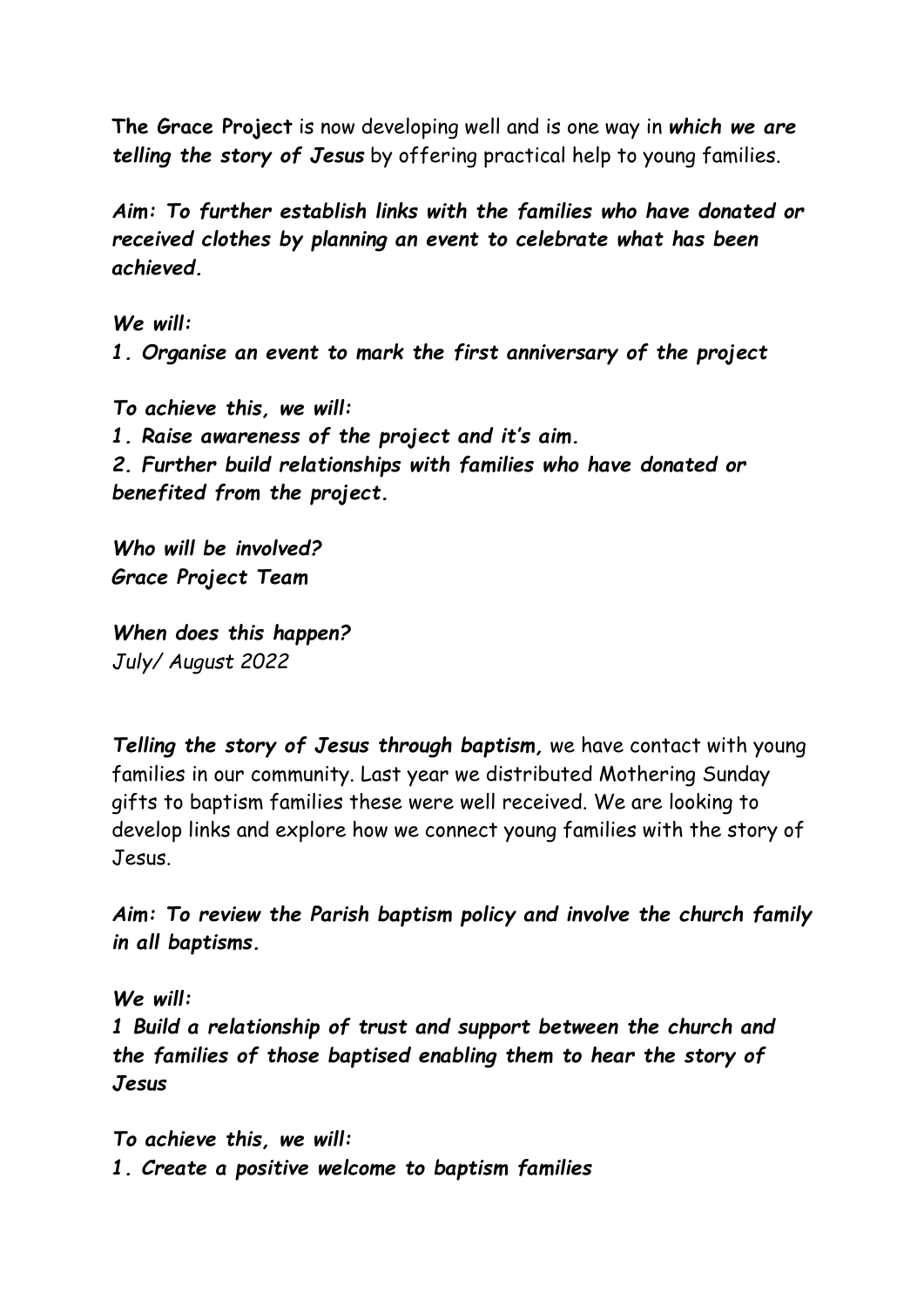*2, Provide meaning and helpful ways to introduce them to faith and worship*

*3.Explore ways in which the church family can maintain links with baptismal families.*

*Who will be involved? Initially a group set up by the PCC to review and make recommendations This will involve the whole church family.*

*When does this happen? To begin Autumn 2022 and complete by Spring 2023. Recommendations to be in place Autumn 2023*

# **3. Connecting the Story from past to future generations**

The Church buildings and their churchyards provide a rich resource **to tell the story of Jesus.**

The community come into our churches for the occasional services of baptisms, weddings, and funerals. We have a duty to maintain our buildings and the churchyards in which they are set. The 2021 quinquennials have highlighted the need to have an ongoing maintenance plan and fundraising strategy to take account of green and environmental guidance to cut carbon emissions and care for creation.

*Aim: To put in place a maintenance and fund-raising strategy. We will:*

*1. Identify the actions we need to take to ensure we meet our MMF contributions and cover ongoing maintenance costs* 

*2. To consider planning a stewardship scheme to raise awareness of the churches' financial needs.*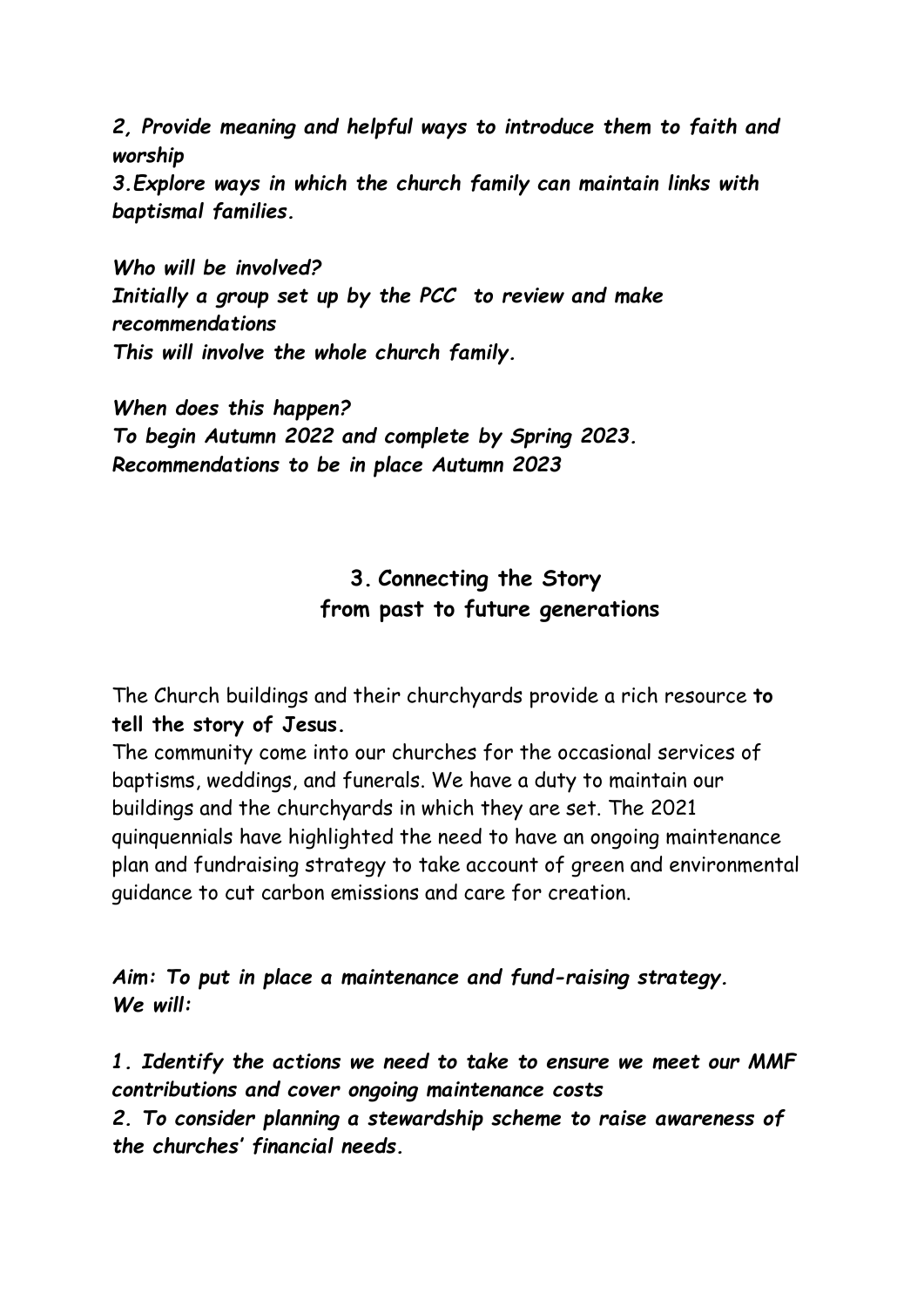*Who will be involved? A group set up by the PCC to review and make recommendations*

*When does this happen? To begin Spring/ Summer 2022 and complete by Autumn 2022* 

Our church buildings tell the story of faith down the generations

*Aim: To put in place a strategic plan for the sustainable use of our buildings.*

*We will:*

*1. Decide on how we use our buildings sustainably for worship and events.*

*Who will be involved? A group set up by the PCC to review and make recommendations*

*When does this happen? To begin Summer 2022 and complete by Winter 2023. Recommendations to be in place 2023*

*Aim: To revise and update leaflets that tell the story of our churches in print and on social media. Consider additional ways to share information about our churches.*

*We will:*

*1. Produce material, printed and online to engage visitors with the story of faith and community found in our churches* 

*Who will be involved?*

*When does this happen?*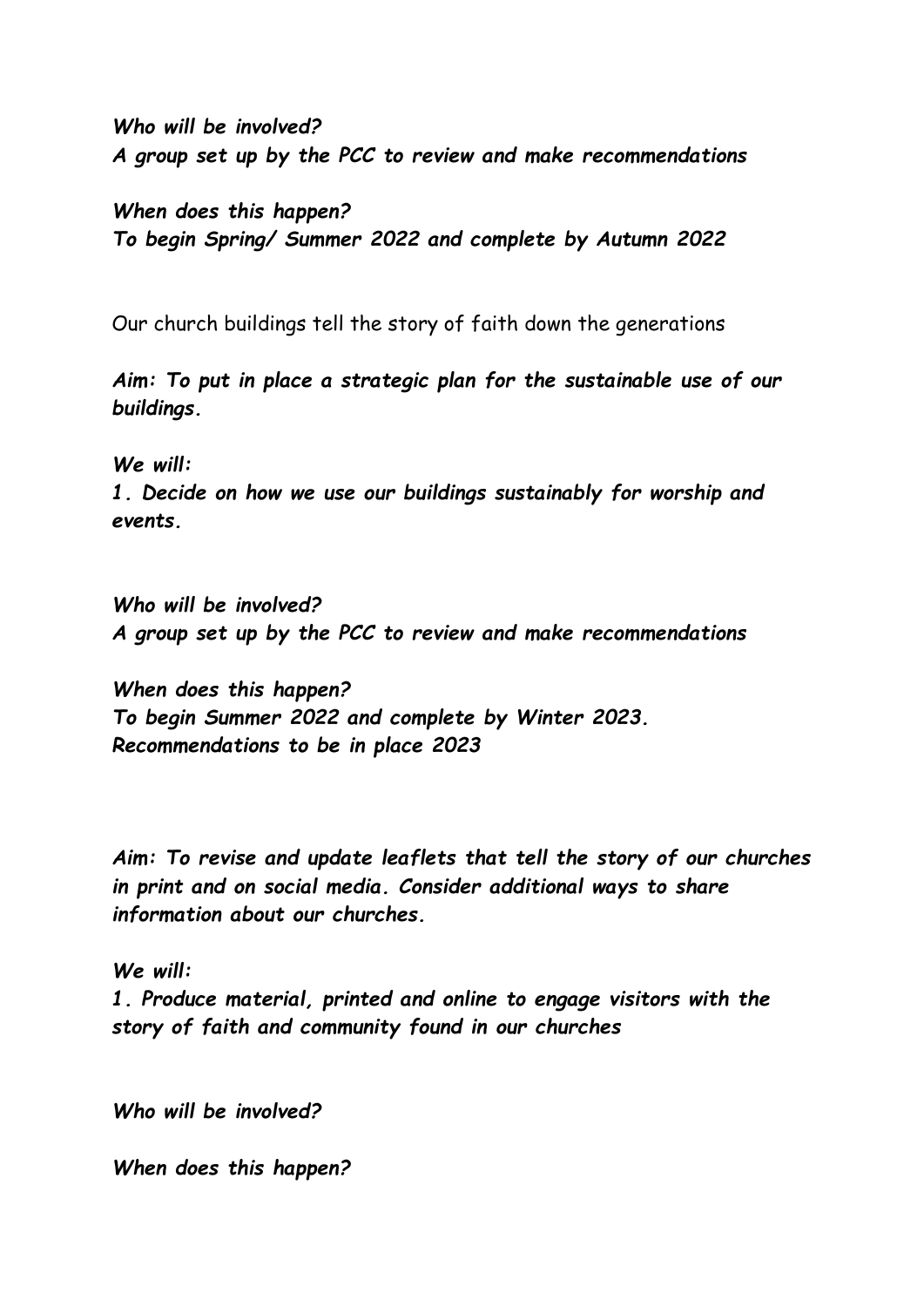#### *Summer / Autumn 2022*

**The St Breoke Churchyard Project** has opened this ancient pilgrimage and sacred space, creating a space for contemplation and reflection. The major tree work has now been completed. Plans to *tell the story of Jesus* through the care of God's creation should engage with schools and the wider community.

*Aim: To establish and develop a 'Friends of St Breoke Churchyard' involving schools and members of the wider community.*

*We will:*

*1 Engage the wider community's interest in what the churchyard has to offer and to invite support for its ongoing maintenance and improvement.* 

*Who will be involved? St Breoke Churchyard Group* 

*When does this happen? Summer 2022*

*Aim: To hold a celebratory event in the churchyard to acknowledge what has been achieved.*

*We hope we will:*

*1. To provide an event to introduce people to the potential of the Churchyard.*

*Who will be involved? St Breoke Churchyard Project Group*

*When does this happen? Sat May 21st 10-4pm 2022*